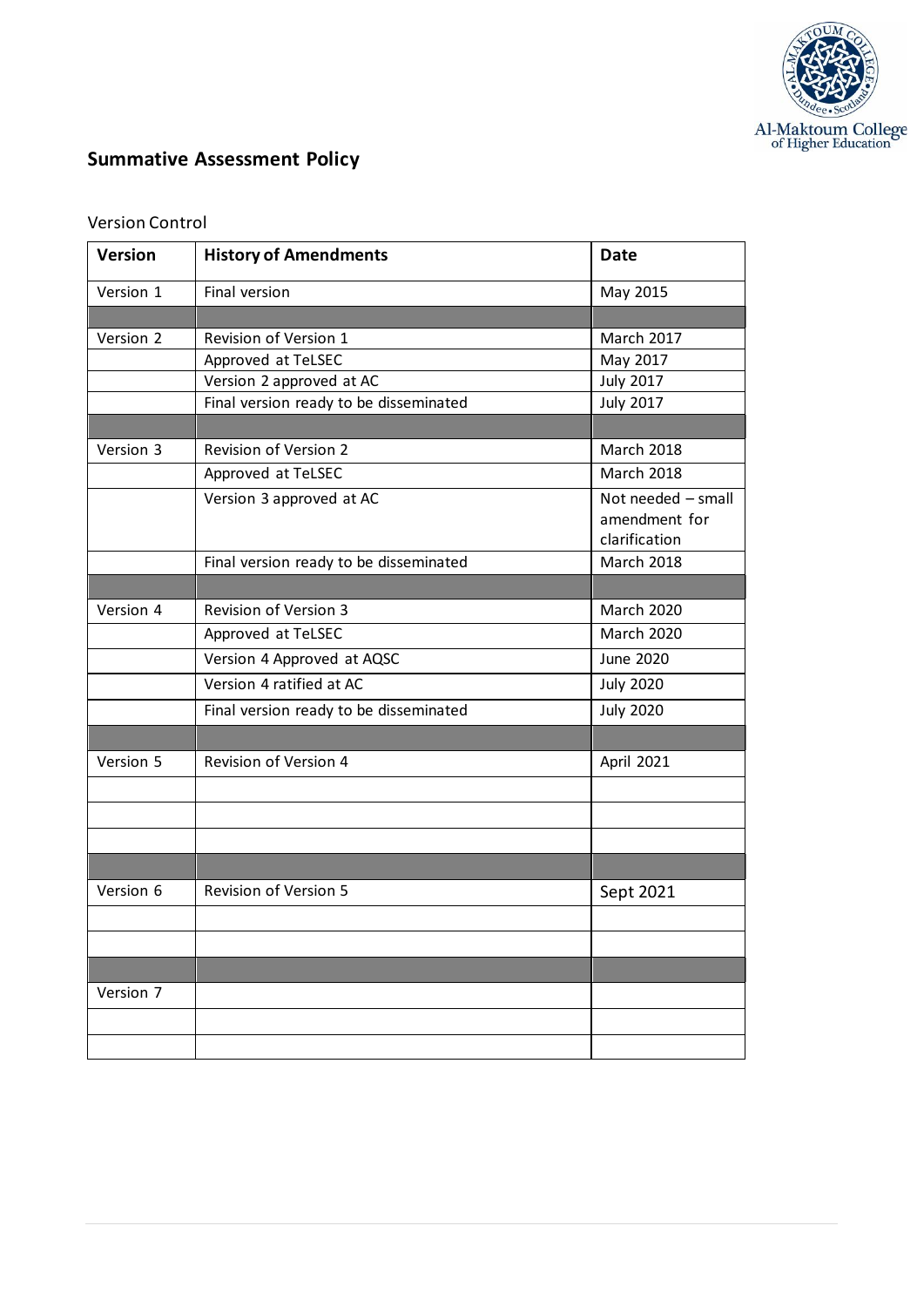Summative assessments are an essential part of the recognition of achievements and awarding qualifications. Al-Maktoum College's Assessment Policy for all programmes is as follows:

#### **Achieving an overall pass**

- The grading scale is from 0% to 100%.
- The pass mark for each assessed component of programmes is as follows:
	- $\circ$  All HNC and HND programmes: All units are assessed differently and students will be informed of the marking criteria for each assessment. The final Graded Unit is based on the following grade boundaries: A = 70%-100%, B= 60%-69%, C= 50%-59%, below 50% is classed as a fail.
	- o Diploma in Management and Leadership: 50% given as 'Satisfactory' or 'Unsatisfactory'.
	- o Introductory Certificate in Arabic Language (ICiAL), Certificate in Arabic Language (CiAL), Diploma in Arabic Language (DiAL): 45%. However, for students who want to progress from the Introductory Certificate in Arabic Language to the next level a pass mark of 65% is required. Students who receive a mark below 65% but above 55% will be asked to take an entry test to be eligible for the following level.
	- o Professional Diploma in Islamic Banking and Finance, Executive Diploma in Finance & Entrepreneurship, Diploma in Moral Economy & Sustainable Development: 50%.
	- o Advanced Diploma in Islamic Studies: 45%
	- o The Academic Training Programme in Multiculturalism and Leadership (ATP): 50% minimum when all three written reports for this programme are averaged.
- Therefore, in order to achieve an overall pass for the unit, students must pass all assessed components at 50%. The exceptions to this are the Academic Training Programme in Multiculturalism and Leadership (ATP), Arabic Language programmes and Advanced Diploma in Islamic Studies.

#### **Re-assessment**

- Students who fail a component at the first attempt of an assessment for any unit, apart from the ATP students, will have the opportunity to resubmit.
- Students who are successfully re-assessed will be awarded a mark of no more than 50% (capped).
- Students may be re-assessed in failed components only once.
- Students may not be re-assessed in an assessment that they have passed in order to achieve a higher mark.
- Students who fail a component may resubmit assessed work within: *20 working days after the original submission date*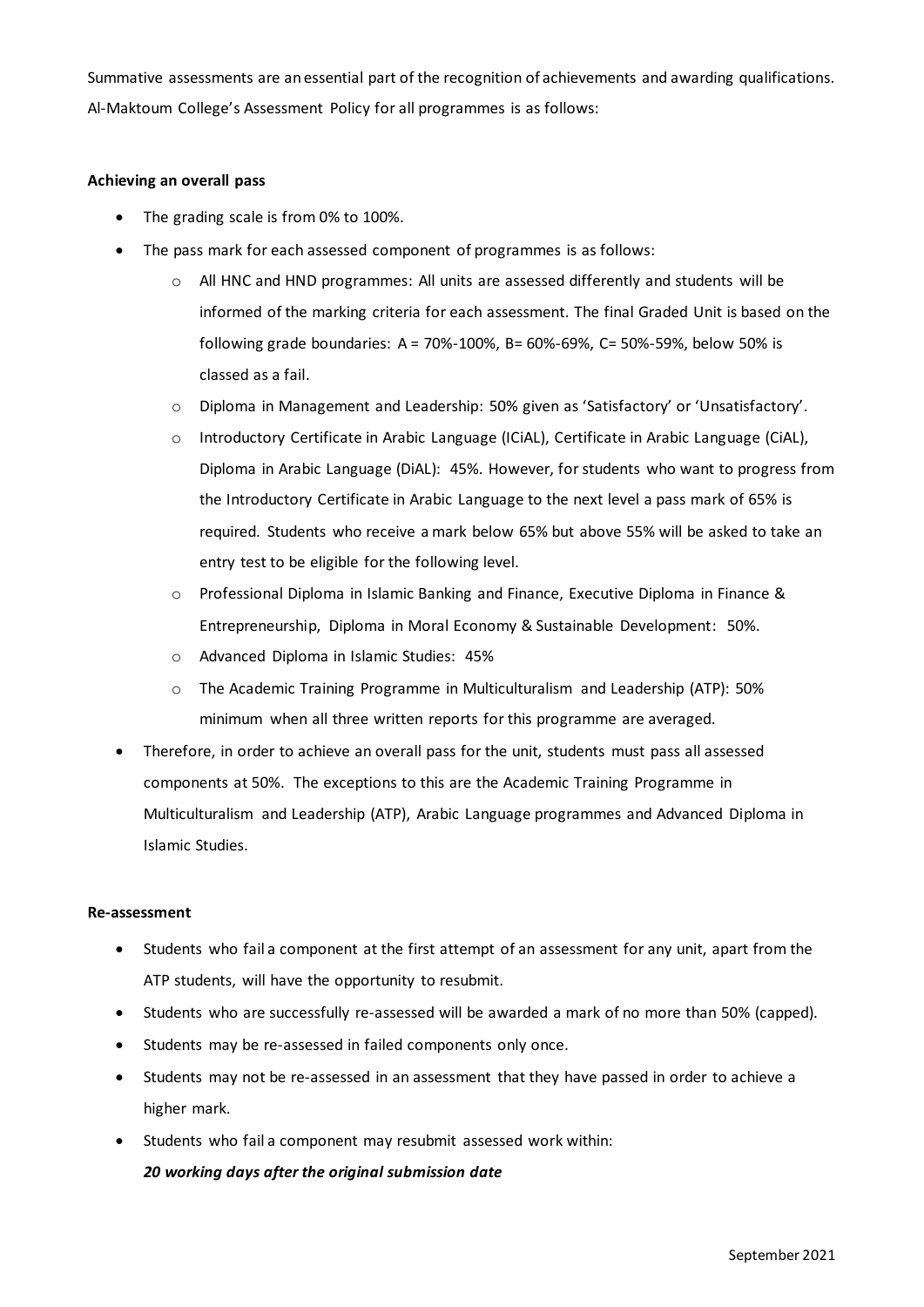#### **Deferred assessment**

If illness or other exceptional circumstance prevents a student taking or submitting an assessment at the appropriate time, they may apply for a deferred assessment using the approved form. Such applications will be considered in the strictest confidence by the Unit Coordinator and the Programme Coordinator who will decide if the application shall be granted and the conditions under which such deferral is approved. Normally, deferred assessments shall be undertaken at least one day before students who were assessed on time received their marked work. If this is not possible, an alternative but equivalent assessment task must be set. Students taking deferred assessments will be awarded the mark they achieve.

#### **Feedback**

Feedback is a vital part of the learning process. In summative assessments, constructive feedback is provided in written format. This will serve two purposes:

- it highlights the strengths and shortages of student's work; and
- it clarifies assessment decisions/marks.

#### **Granting of extensions**

The College aims to ensure fair and equal treatment in the assessment and exams of all students and that no student is unjustly denied or unfairly granted the benefits of continuous assessment. Therefore, upon completion of the approved form and with supporting evidence treated in the strictest confidence at all times, extensions will be granted in accordance with the following rules:

- Extensions of up to 7 days, with the inclusion of weekends, may be granted by the Unit Coordinator;
- Extensions exceeding 7 calendar days must be sent to the College's Academic Registrar for consideration
- The Unit / Programme Coordinator may recommend to the Academic Registrar / SQA Coordinator the reduction or elimination of any penalty when made aware of appropriate extenuating circumstances. Students, who find themselves in such a circumstance, are therefore strongly encouraged to contact the Programme Coordinator as soon as they are able.
- Extensions are granted only where students have encountered exceptional or unforeseen difficulties or are subject to long-term episode of illness, or are affected by any relevant impairment, in the period during which they are expected to prepare their written work.
- When an extension is granted, the student will be given written confirmation of the extension and a copy of this confirmation and any additional information they might wish to provide will be retained by Student Administration.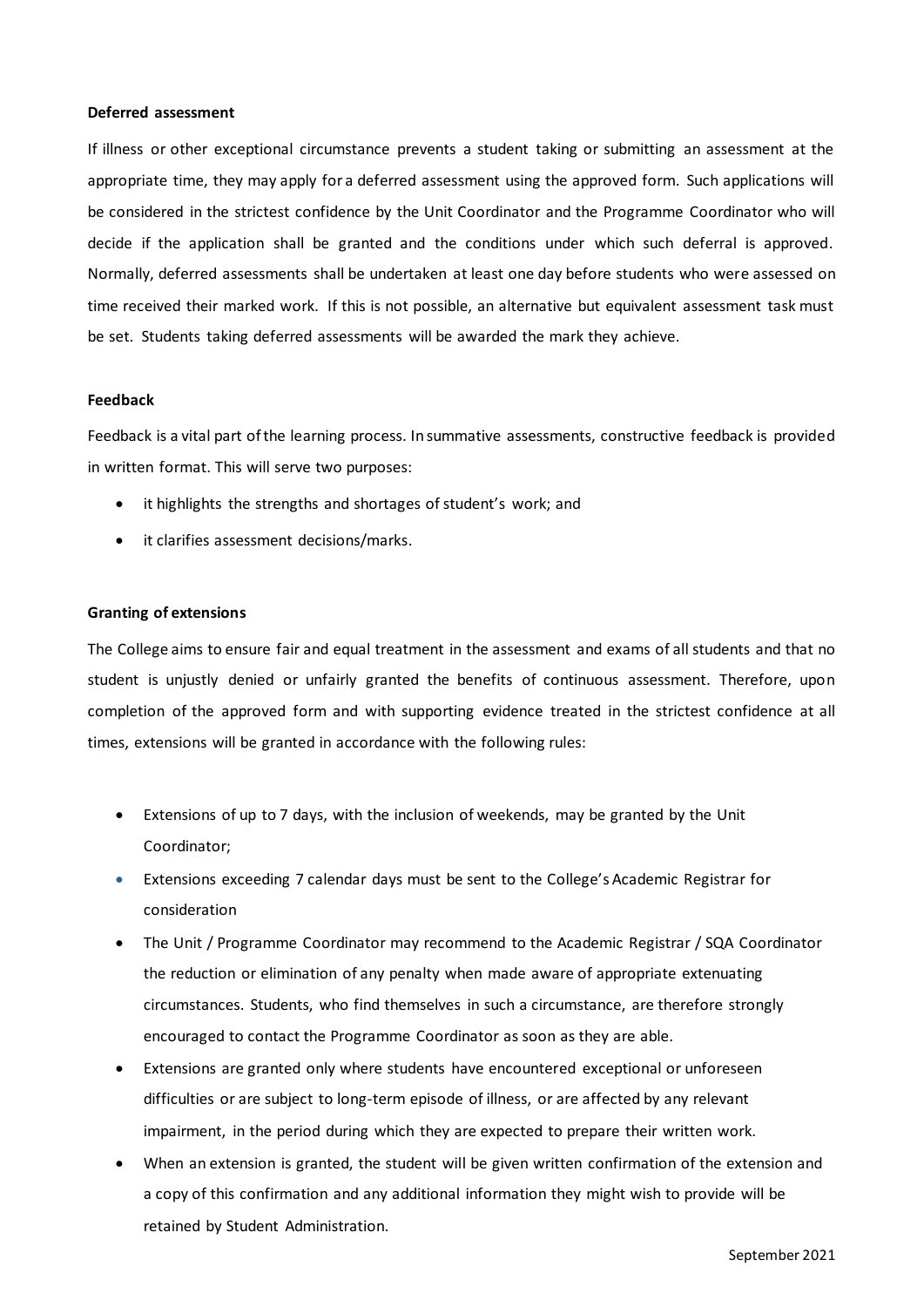# **Penalties for late submission of written work**

• The College considers the timely submission of work **essential**. Therefore, any work submitted beyond the due date (**without** an approved extension) **will be penalised** according to the following schedule:

*5 percentage points deducted per day up to a maximum of 5 calendar days.*

- Submissions made over 5 calendar days late without an extension will receive zero for the grade.
- If a piece of work is due to receive a fail grade due to late submission (i.e. if the work would have passed had it not incurred penalties due to late submission), then it will receive the minimum pass grade.
- Students must submit work via Turn-it-in on Moodle.
- Students should confirm that the written assignment is their own work by signing the appropriate declaration on the cover sheet that accompanies the assignment.

# **Reports/Essays**

- Any student who wishes to discuss his/her performance with the Unit Coordinator may do so by making an appointment. Students are encouraged to do this as it can clarify issues about the style, form, and content of writing assignments.
- Students should be aware that the grades given are provisional, subject to ratification by the Board of Examiners.

# **Unit Coordinator's duties and responsibilities**

The Unit Coordinators takes responsibility for:

- Teaching the whole unit(s) or the largest part of the unit assigned by the Programme Coordinator
- Setting assessment questions and activities, in collaboration with other colleagues if appropriate,
- Examining and marking assessed work, and
- Completing the Unit Coordinator Report and submitting this to the Programme Coordinator and / or relevant Committee.
- •

#### **Programme Coordinator's duties and responsibilities**

The Programme Coordinators takes responsibility for: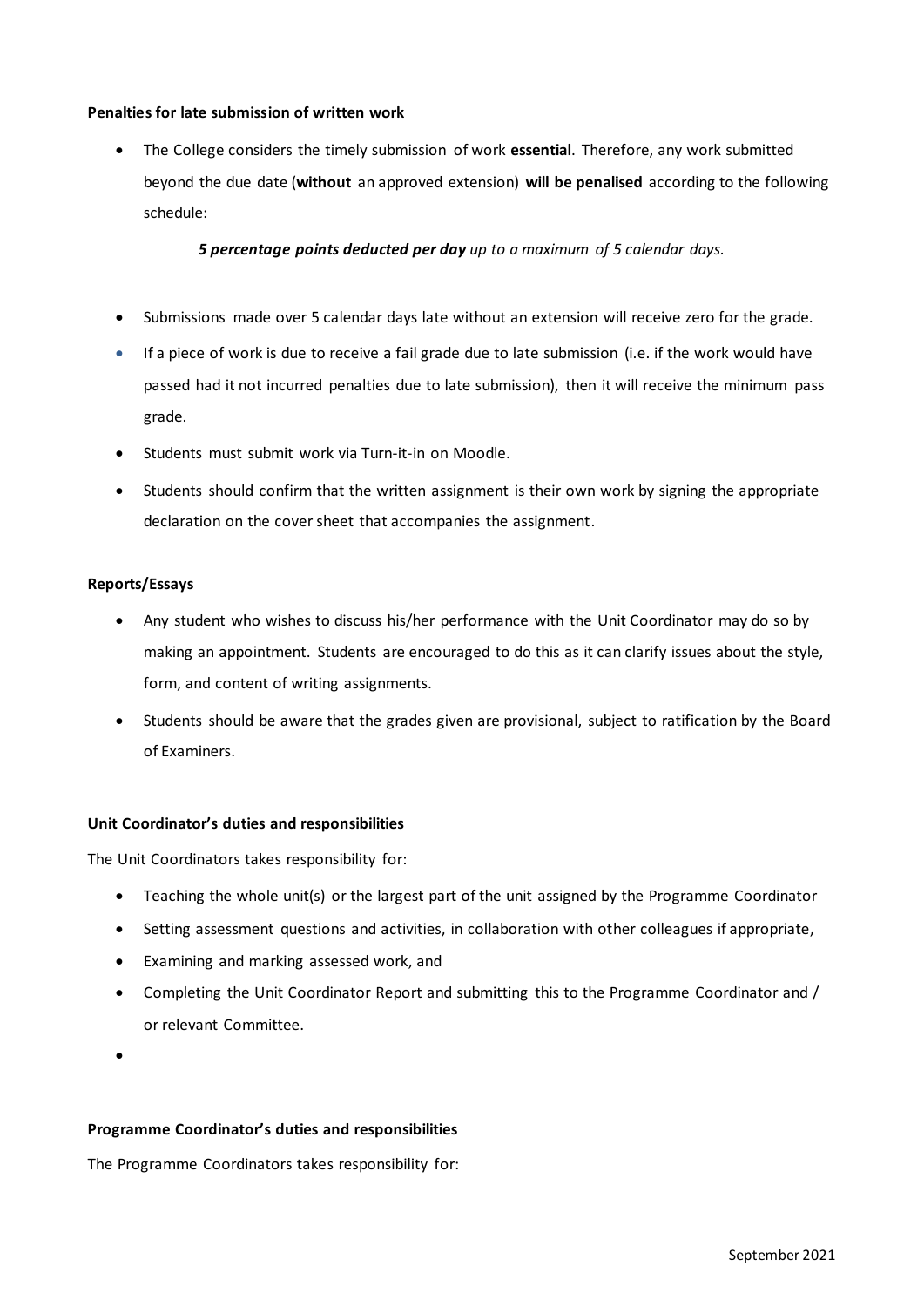- Coordinating the teaching responsibilities with teaching staff,
- Conducting peer review activities of the teaching staff to make sure the quality of teaching is met,
- Ensuring the security and arrangements for setting exam papers and assessments, including the content of examination papers; involvement in examining and marking assessed work; processing grades; and maintaining the quality and standards of marking,
- Providing a pastoral role for students,
- Completing the Annual Programme Review at the end of the programme and submitted through the relevant Committee. The Periodic Review should be conducted in accordance to the Annual and Periodic Review Policy.

#### **SQA Coordinator's duties and responsibilities**

The SQA Coordinator takes responsibility for:

- Supervising the activities of the Programme Coordinators
- Overviewing the quality and standards of design, delivery, teaching and assessment of the programmes
- Ensuring all Examiners and Internal Verifiers are aware of their responsibilities
- Ensuring the accurate recording and actioning of decisions made by the Board of Examiners
- Ensuring that the College's programmes and processes meet SQA standards and requirements
- Acting as the main point of contact between the College and the SQA

In practice, the SQA Coordinator will delegate operation of some responsibilities to Programme Coordinators, who will in turn delegate teaching responsibilities to Unit Coordinators. The Unit Coordinators will teach most of their respective units and be involved in assessments and internal verification, where appropriate.

# **Assessors' duties and responsibilities**

The **First Assessor** of all assessed components of any module or unit is the one who teaches the largest part of the unit. Therefore, the First Assessor has subject knowledge and relevant skills of all assessed components of any unit is the one who teaches.

- In the case of joint teaching, the marking of assessments would be shared by the staff involved in teaching the unit.
- Assessors for the Academic Training Programme in Multiculturalism and Leadership *will have relevant and appropriate knowledge and skills of the subjects taught during the programme.*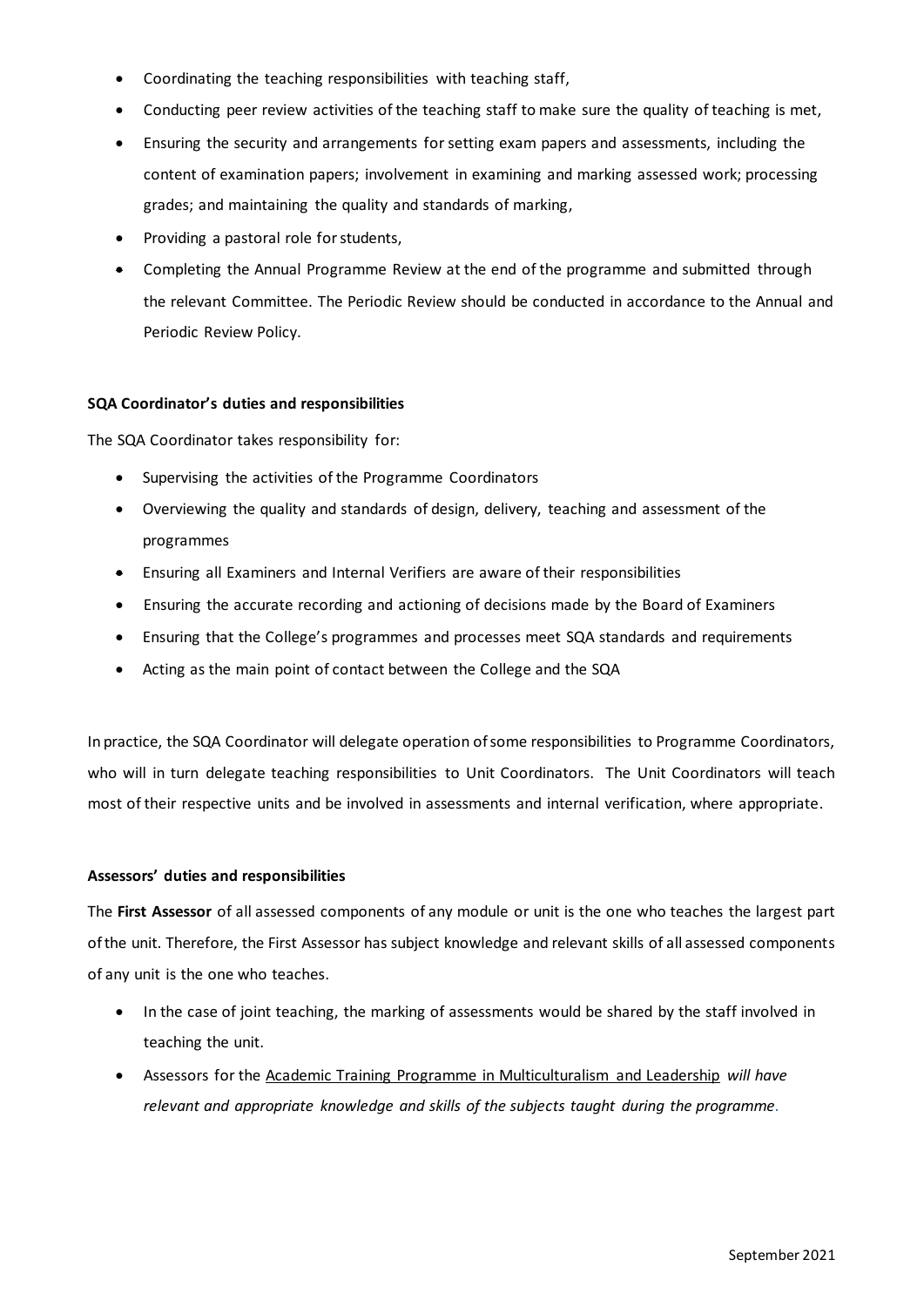#### **Schedule of Markers**

- **All programmes** 
	- $\circ$  Provisional grades must be made available to students 8 working days after the submission of the written work or exam: 8 working days for the First Assessor(s) and 4 working days for the Internal Verifier(s). Written assessments will be blind marked; and at least 20%, or a minimum of six scripts of all summative components of assessment should be double marked by the Internal Verifier(s). Unit presentations will not be double marked, but oral exams will. Any oral assessments cannot be blind-marked.

# **Academic Training Programme in Multiculturalism and Leadership**

- Assessment of the ATP reports will be shared mostly by the academic staff who contribute to the teaching of different sessions.
- Feedback must be made available to students 4 working days after the submission of the reports: 3 days for the First Assessor(s) and one day for the Internal Verifier(s). A selection (20%) of assessments will be double marked and blind marked. Internal Verifiers will be given a random sample of reports; or the reports for the internal verification may be selected by the academic administration staff from the lowest and highest marks.

# **Complaints/appeals**

• If any student believes the grading is incorrect, they are entitled to make a formal appeal against the grading. This must be done in writing within 5 working days of the examination results being announced and should be addressed to the Unit Coordinator**.**

# **Avoiding Potential Conflicts of Interest**

• No member of College staff, Marker/Examiner or Internal Verifier shall be involved in any assessment or examination in which she or he has a potential conflict of interest. Staff who believe there may be a conflict of interest must declare this by submitting a *Conflict of Interest Form* to the SQA Coordinator.

All staff are responsible for reporting any conflict of interest, and the College will take measures to address this. This includes Assessors, Internal Verifiers, and Invigilators, who will:

- o Set assessments which this candidate will undertake,
- o Make assessment judgements on this candidate's work,
- o Internally verify assessment decisions on this candidate's work, and/or
- o Invigilate an assessment which this candidate is sitting.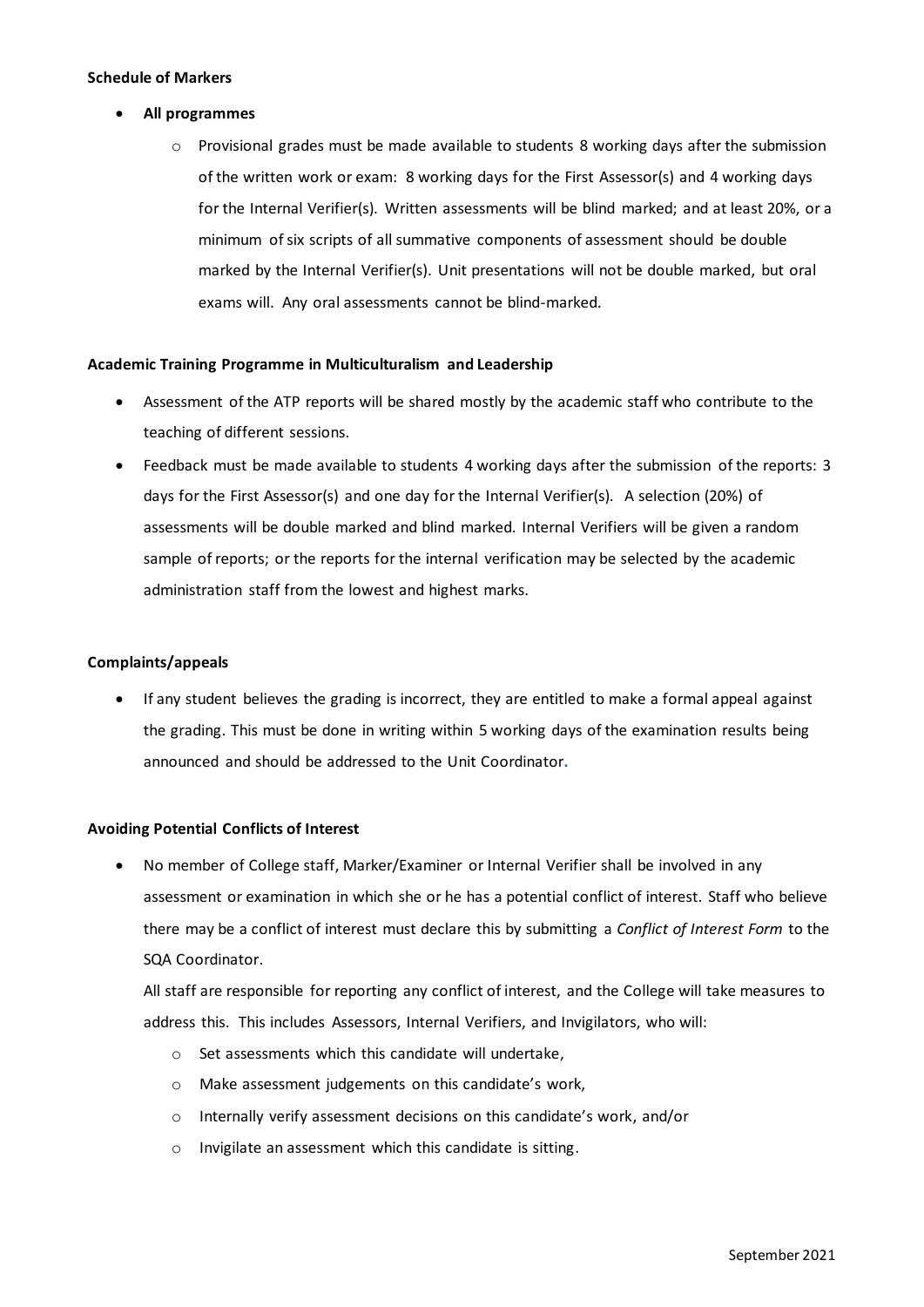- Staff should make a declaration if they are related to or have a personal relationship with a candidate, or are currently deployed to:
	- $\circ$  administer the application of this candidate to start a qualification at the College
	- o Administer the recording of the assessment marks
- A personal interest in an outcome of an assessment amounts to conflict of interest, which poses a risk to the integrity of the assessment.
- Conflict of interest also applies where an individual stands to make a personal financial gain from the outcome of an assessment.

# **Assessment regulations for students with Additional Support Needs**

- The College is aware that its aim of securing fair and equal treatment in the assessment of all students is ultimately inextricable from disability–related issues and is, therefore, anxious to ensure that proper provision or reasonable adjustment is always made. Students can help the College to achieve this aim by communicating any relevant information to Student Administration.
- At examinations, appropriate arrangements are made to meet the requirements of individual students with a disability – e.g. extra time, scribes, separate rooms, IT support. Alternative methods of examination are also arranged, when appropriate.

# **Transparency, Confidentiality and Security**

- Students must be given a clear statement of how and when each of their units/programmes is to be assessed. The statement needs to be issued at the start of each unit/upon registration respectively.
- Assessments must be blind marked anonymously when possible.
- Examinations are conducted in an invigilated environment
- It is the student's responsibility to ensure his/her work is legible.
- Grades and assessed work will be handled, recorded and stored securely.
- Student exams and assessments will be kept for a period of 3 years, after which they will be destroyed.
- In case of any resulting queries, candidate internal assessment appeals or suspected malpractice, the evidence will be retained for a period of 5 years.